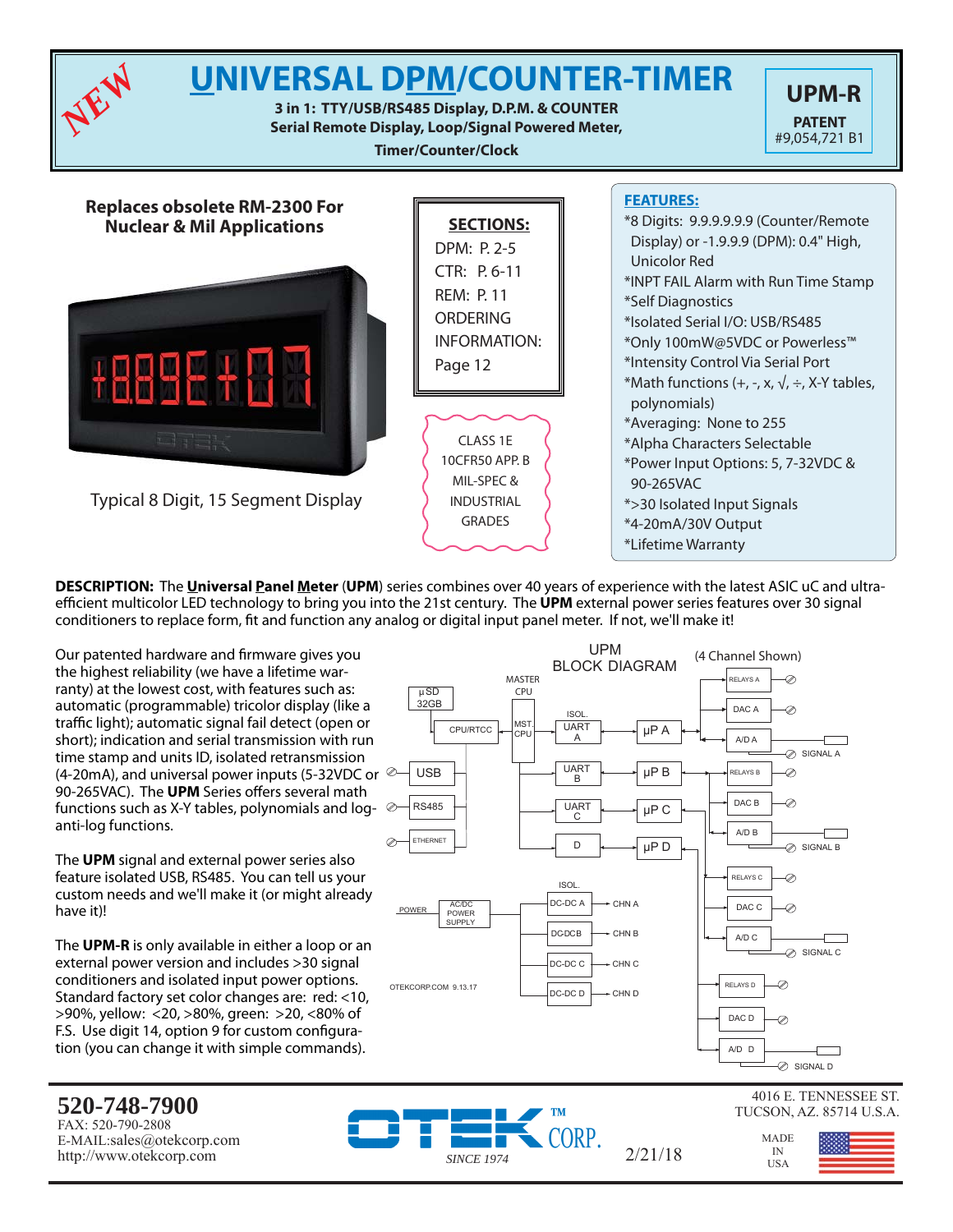# **WHAT CAN YOU DO WITH OTEK'S NEW UPM/DPM FUNCTION?**

All models share the same award winning software and hardware (patent #9,054,721 B1). This allows you to implement the following applications, restricted only by the hardware limitation of each model and your imagination. **Note:** contact us about **Otek's Powerless™ Technology**: If your signal cannot supply ≥10mW (~ 3V/3mA), use an external power model. See pages 6-11 for **UPM**-Counter functions and Page 11for remote display/controller.

**1. One Channel Only Model:** Implement any math function, X-Y table (25 point), polynomials (9<sup>th</sup> order), offset, zero, scale, tare, log & anti-logarithmic to affect the unit's display at will. Some examples are: change the display & data using any combination as commanded by your algorithm, such as  $+/-/X/}/\sqrt{\sigma}$ set a variable or linearize the display using X-Y tables or polynomials. This works well for odd shape containers. You can also change the reading from °F to °C or °K or compress/expand the display (and data out) using the log and antilog functions. In addition, you can change the factory default alarm set points and colors or delete them.

**Note:** Model UPM-F only offers internally accessible USB serial I/O for configuration and mathematical functions. Use digit 14 option 9 and specify your custom calibration, or use our free GUI.

Contact Otek for custom access to micro **USB**.

### **DIGIT 5, SERIAL I/O & MEMORY:**

### **Settings: 8N1N, 1200-19,200 Baud, ASCII.**

**Option 0, USB:** Complies 100% with V2.0 and if digit **10,** option **1** is selected (USB powered) then digit **5** must be option **0**.

**Note on USB Connectors:** All models with Digit 5, Option 0 have a standard **type "B"** on the back. **M & E** grades might require "filter" connectors on back and must be specified. Use Digit 5, Option 9 and contact OTEK for **cyber security** compliance to NEI 08-09 & other regulations.

**Option 1, RS485**: Complies with industry standard. A terminating <1K Ohm resistor at first and last unit in the BUS.

**Option 6, 20mA C. L. (TTY):** Loop powered to accept legacy TTY loop serial date in addition to analog and digital inputs.

# **Description & Notes**

**Security:** Password protected access to the UPM's HW and software. Complies with NEI 08-09 cyber security mandate. Front Panel Controls: None for added security and safety. Nuclear and MIL-Spec version comply with NEI 08-09 and/or 10CFR50, 10CFR59 and 10CFR 73.54 on request.

#### **DIGIT 6, GRADE:**

Industrial Grade (Options 0 or I) is per these published specifications. Grades **M** and **E** per agreed specifications. Options **E & M** typically include an EMI/RFI shield all around and filtered connectors to meet EPRI-TR-102323-R3 (requiring ~2" deeper case). OTEK will build to certain nuclear or MIL-Standards but testing and confirmation of compliance, if required, will be quoted as a separate line item.

Option "**I**" is an aluminium nickel plated case and cover; bezel face has black powder coat finish to Mil-Specs. The back cover is either black plastic or nickel plated aluminum. Typical Mil-Specs: 461, 462, 169, 901, 801, RTCA-160, I EEE344, etc. Contact Otek for custom colors.

### **DIGIT 7, (# CHANNELS):**

This model offers only 1 channel, 8 alphanumeric characters, 0.4" high, unicolor red. Digit 7 must be option 1 or 9.

### **DIGITS 8 & 9 (INPUT SIGNAL): SECTION A**:

See Input Signal Conditioners section (pages 4-5) for description and specifications.

### **DIGIT 10 (POWER INPUT):**

#### **LOOP & SIGNAL POWER ONLY:**

**Digit 10, Option 0, Powerless, No Power Required:** The **Input**  Fail detect/Alarm (patent pending) flashes the display "INPT FAIL (INPT FAIL)" and transmits this serial message for ~20 seconds, after which it will cease. This feature is available in all models. If desired on powered models, use option **9** on Digit **14** and specify "input fail detection." Signal Fail Requirement: Unit must be "On" for at least 1 minutes at >50% of full scale for it to operate.

2/21/18

**520-748-7900** FAX: 520-790-2808 E-MAIL:sales@otekcorp.com http://www.otekcorp.com *SINCE 1974*



4016 E. TENNESSEE ST. TUCSON, AZ. 85714 U.S.A.

> MADE IN USA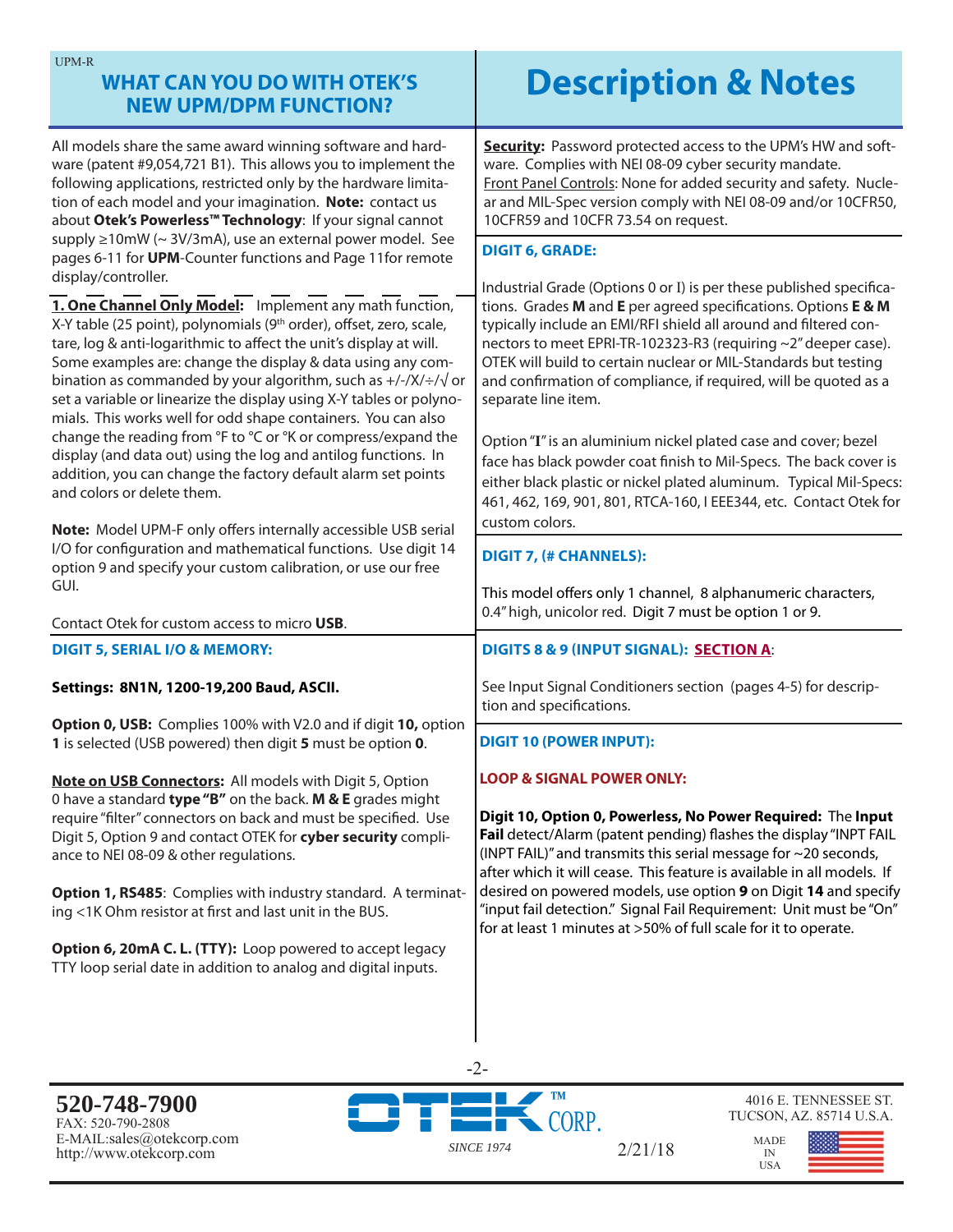# **Description & Notes**

#### **DIGIT 10 (POWER INPUT): (Continued)**

#### **EXTERNAL POWER ONLY:**

**Digit 10, Options 2, 3, 4;** Not available on the **UPM-F**.

**Digit 10, Option 5, Non-Isolated5VDC:** 5VDC is used to drive the relays (<50mA/relay) and/or the DAC via internal isolated 5-30VDC-DC (<200mA). If you order relays and analog out, you will need ~300mA/channel. This option is also isolated from the input signal.

**Digit 10, Option 6, Non-Isolated 7-32VDC:** Same as option **2**  but with wide input range of 7-32VDC. Efficiency: >75%.

**Digit 11 (Control Outputs):** Not available on model **UPM-R.**

**Digit 12 (Analog /Power Output):** Not available on model **UPM-R.**

#### **DIGIT 13 (SCALE PLATE):**

**Digit 13, Scale Plate:** Option **0** is a standard scale plate that reads 0.0-100.0% or nothing depending on the model number. Use option **9** for custom printing and contact Otek.

#### **DIGIT 14 (RANGE/CALIBRATION):**

Option **0**= Factory Default = 0-Full Scale=0.0-100.0 digits. Colors: <10>90%: Red; <20>80%: Yellow; >20<80%: Green. For custom colors, use Option **9** (custom) and contact Otek. Also see Control Outputs (Digit 11). You can program it for other

values, none or via the serial port. Default messages:  $INPUT$ 

FAIL, LLAL, LALM, HHAL and HALM.

#### **OTHER IMPORTANT DATA:**

**Math Functions:**  $+$ ,  $-$ ,  $x$ ,  $\div$ ,  $\sqrt{ }$ , Log/Anti-Log, Polynomials to 9th order, 25 Point X-Y table, zero, offset, span and tare. You can add, subtract, multiply, divide (etc.) one channel to/from another channel and display the result in the other channel (i.e. V (Ch.1) xA(Ch.2)=W(Ch.3). We do it for Watts on options 12, 13, 14, 70- 75 and 80-83.

**PID:** Programmable (best with 2 or more channel models) automatic or manual with external 10K Ohm potentiometer (option **56**). See models our **NT Series** for dedicated 4-20mA transmitters (same technology).

The **NTM** (**N**ew **T**echnology **M**eter): The same patented technology for analog input only. All else is the same as the **UPM**, but has an automatic tricolor bargraph for trend indication.

**SAME HOUSINGS, DIFFERENT FUNCTIONS**



The **NTT** (**N**ew **T**echnology **T**ransmitter): Since the NTM & **UPM** have 4-20mA outputs, they are transmitters. So, we build them specifically for 4-20mA transmission, change the housing for DIN-Rail or panel mount or explosion proof and you're the winner. No NRE, NO R&D! What's next? **TPM**? **SSAM**?

#### **ABOUT OUR INPUT FAIL DETECTION**

Only available on Powerless™ models (8th & 9th digits, options 00-18). While in normal operation, we store excess energy and use it to power the **UPM** if and when the signal fails (post mortem).



**CLASS 1E 10CFR50 APP. B MIL-SPEC & INDUSTRIAL GRADES**

4016 E. TENNESSEE ST. TUCSON, AZ. 85714 U.S.A.

> MADE IN<br>USA

-3-

**520-748-7900** FAX: 520-790-2808 E-MAIL:sales@otekcorp.com

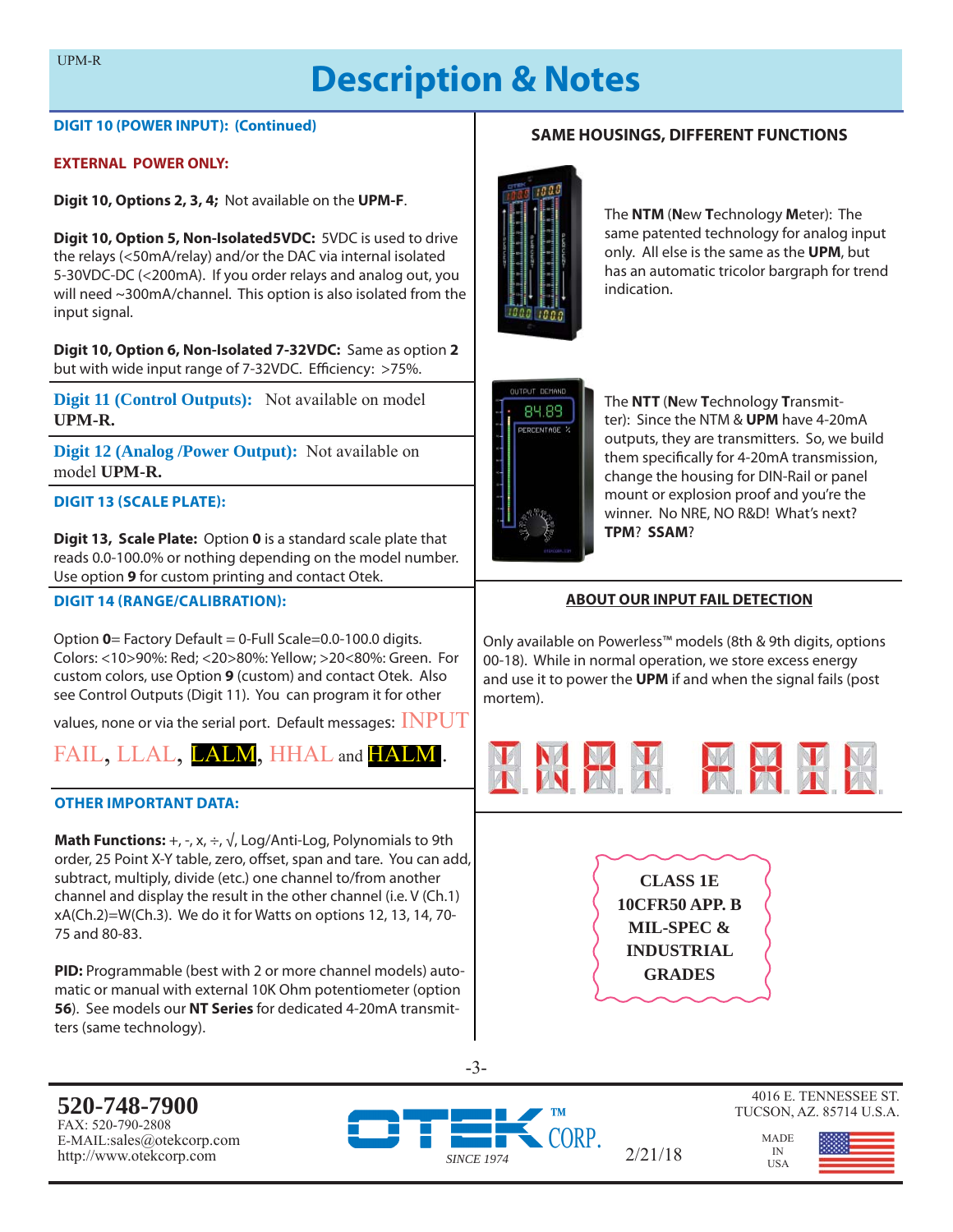|                                                                                                                                                                                                                                                                   | <b>UPM-R</b><br><b>Industrial Grade Common Electrical Specifications</b><br>(See Pages 6-11 for Counters & Page 11 for Remote Display/Controller)                                                                                                                                                                                                                                                                                                                                                                                                                                                                                                                                                                                                                                                                                                                                                                                                                                                    | <b>SECTION A: DP</b><br><b>SPECIFICATION</b>                                                                                                                                                                                                                                                                                                                                                                                                                                                                                                                                                                                                  |
|-------------------------------------------------------------------------------------------------------------------------------------------------------------------------------------------------------------------------------------------------------------------|------------------------------------------------------------------------------------------------------------------------------------------------------------------------------------------------------------------------------------------------------------------------------------------------------------------------------------------------------------------------------------------------------------------------------------------------------------------------------------------------------------------------------------------------------------------------------------------------------------------------------------------------------------------------------------------------------------------------------------------------------------------------------------------------------------------------------------------------------------------------------------------------------------------------------------------------------------------------------------------------------|-----------------------------------------------------------------------------------------------------------------------------------------------------------------------------------------------------------------------------------------------------------------------------------------------------------------------------------------------------------------------------------------------------------------------------------------------------------------------------------------------------------------------------------------------------------------------------------------------------------------------------------------------|
|                                                                                                                                                                                                                                                                   | <b>SECTION A: DPM</b><br><b>Input &amp; Display: See pages 4-5 for Input Signals:</b><br>Note 1: E and M grade electrical specifications are the same as<br>Industrial unless otherwise specified.                                                                                                                                                                                                                                                                                                                                                                                                                                                                                                                                                                                                                                                                                                                                                                                                   | <b>Important Note</b><br>The NTM, UPM & NT Series car<br>A.C. signal to power itself and c<br>O.C.T. (Digit 11, options 1, 3, 5 c                                                                                                                                                                                                                                                                                                                                                                                                                                                                                                             |
|                                                                                                                                                                                                                                                                   | Note 2: OTEK reserves the right to change specifications with-<br>out prior notice to improve the performance of its products.<br>* A/D: Accuracy, Linearity & Resolution: +/- 0.5% of F.S., ±1 LSD.<br>Conversion Rate: 40/sec, Averaging: 0-255, zero, span,<br>offset, tare and math functions.<br>* Digits: Four Full Active Digits (9.9.9.9 & -1.9.9.9); 0.6" High,<br>Alphanumeric Auto-Tricolor (R/Y/G), 15 segments<br>* Typical Power Consumption of Display: 10-100mW@3.3V-5V;<br>\loop/signal power version best at > 8mA.<br>* Temperature Coefficient: +/-50PPM/°C<br>* Operating Temperature: -10 to +60; Storage: -20 to +70°C<br>* CCMR: >90dB@50-60Hz<br>* Isolation: >500VDC to any other I/O & P.S.<br>* Humidity: 5-95% RH non-condensing<br>* Front Panel: NEMA 3. NEMA 4X on request.<br>* Failed Signal Detect: ~ 20 seconds after > 1 minute @50% of<br>F.S. Only on loop & signal powered models.<br>Note 3: See the master catalog for environmental specs vs.<br>housing. | 4-20mA output (not 20-4mA ou<br>specifications on pages 4-5). Ex<br>power the optional relays (Digi<br>each). If you need relays, either<br>tions on Digits 8 & 9 (33, 37, 40)<br>options (1-4) or use Powerless <sup>™</sup><br>and Power Input option 09 (cus<br>(09=Power for relays and DAC).<br>the instrument and will include<br>tection & Alarm. The relays an<br>the external power option (all 1<br><b>INPUT SIGNALS (Digits 8 &amp; 9):</b><br>Note: Otek's exclusive Input Fa<br>standard on all inputs. Use opt<br>disabled (also field configurable<br><b>Note:</b> Actual connection will v<br>specific connection information |
|                                                                                                                                                                                                                                                                   | The Powerful Powerless™                                                                                                                                                                                                                                                                                                                                                                                                                                                                                                                                                                                                                                                                                                                                                                                                                                                                                                                                                                              | <b>Note:</b> All ±1 LSD and % full sca                                                                                                                                                                                                                                                                                                                                                                                                                                                                                                                                                                                                        |
|                                                                                                                                                                                                                                                                   | Yes! You can have the UPM (DPM mode only) powered by the<br>input signal and have controlling outputs such as relays, O.C.T. &<br>analog output!                                                                                                                                                                                                                                                                                                                                                                                                                                                                                                                                                                                                                                                                                                                                                                                                                                                     | Note 1 in "Section A: DPM" in p<br><b>IMPORTANT NOTE: Options 0</b><br>not available on the UPM-R.                                                                                                                                                                                                                                                                                                                                                                                                                                                                                                                                            |
| How it works: Your input signal (Digit 8 & 9, options 00-18 only)<br>powers the display, CPU, serial I/O and isolators. Your external<br>power source powers the outputs (if included).<br>Benefit: You have two independent and isolated sources (fail<br>safe). |                                                                                                                                                                                                                                                                                                                                                                                                                                                                                                                                                                                                                                                                                                                                                                                                                                                                                                                                                                                                      | <b>Options 00 For</b><br>Option 00, Loop Powered: Bu<br>curacy & Linearity: ±0.5% of F.9                                                                                                                                                                                                                                                                                                                                                                                                                                                                                                                                                      |
|                                                                                                                                                                                                                                                                   |                                                                                                                                                                                                                                                                                                                                                                                                                                                                                                                                                                                                                                                                                                                                                                                                                                                                                                                                                                                                      | <b>Options 20 through 58: F</b>                                                                                                                                                                                                                                                                                                                                                                                                                                                                                                                                                                                                               |

VDC, VAC or AAC) and sustain <4V burden. If not, use external power (options 20-85 on Digits 8 & 9).

**AC Signal Power & Outputs?** Yes, you can have both input options 01-18 (digits 8 & 9) and relays (2 maximum)without external power!

**Requirements**: VAC input must be >90<140VAC, and AAC input must be >1.5<4 AAC via C.T. Ideal to monitor and control 120VAC mains! Contact OTEK for details.

# **MINPUT SIGNAL S** (Digits 8 & 9)

# **Important Note on A.C. Powerless**

**Prime X** and **EXT A** contract energy from your pto isolated serial, optional or 7), and to power the optional at) from a wide input range (see sternal power is required to t 11, options 2, 4, 6 & 8) (200mW use the external powered opor 42) and Digit 10 power input  $^{\circ}$  options 01-04 on Digits 8 & 9 atom) on Digit 10 and specify Result: The signal will power our patented Signal Fail De**the** analog output are powered by 00% isolated).

# **INPUT SIGNALS (Digits 8 & 9)**:

**il detect (open or short) is** tion 29 and specify if you want it disabled (also field configurable).

ary. See the User's Manual for specific connection information.

le range unless noted. Also see revious column

1 through 18 on Digits 8 & 9 are

# **Loop Power Only:**

**Option 00, Loop Powered:** Burden: < 4V; Range: 3-26mA; Ac $s_{1}$   $\pm$ 1 LSD.

# **Optimize 3 For Externally Powered Only:**

All input channels have the same specifications unless noted.

**Option 20, 4-20mA:** Burden: <25 Ohm (0.5V); Range: 3-26mA; Accuracy & Linearity: ±0.5% of F.S.

**Options 21 through 24, VDC**: Input impedance 1M Ω; Range: Per Option; Accuracy & Linearity: ±0.5% of F.S.

2/21/18

**520-748-7900** FAX: 520-790-2808 E-MAIL:sales@otekcorp.com http://www.otekcorp.com *SINCE 1974*



4016 E. TENNESSEE ST. TUCSON, AZ. 85714 U.S.A.

MADE IN USA

-4-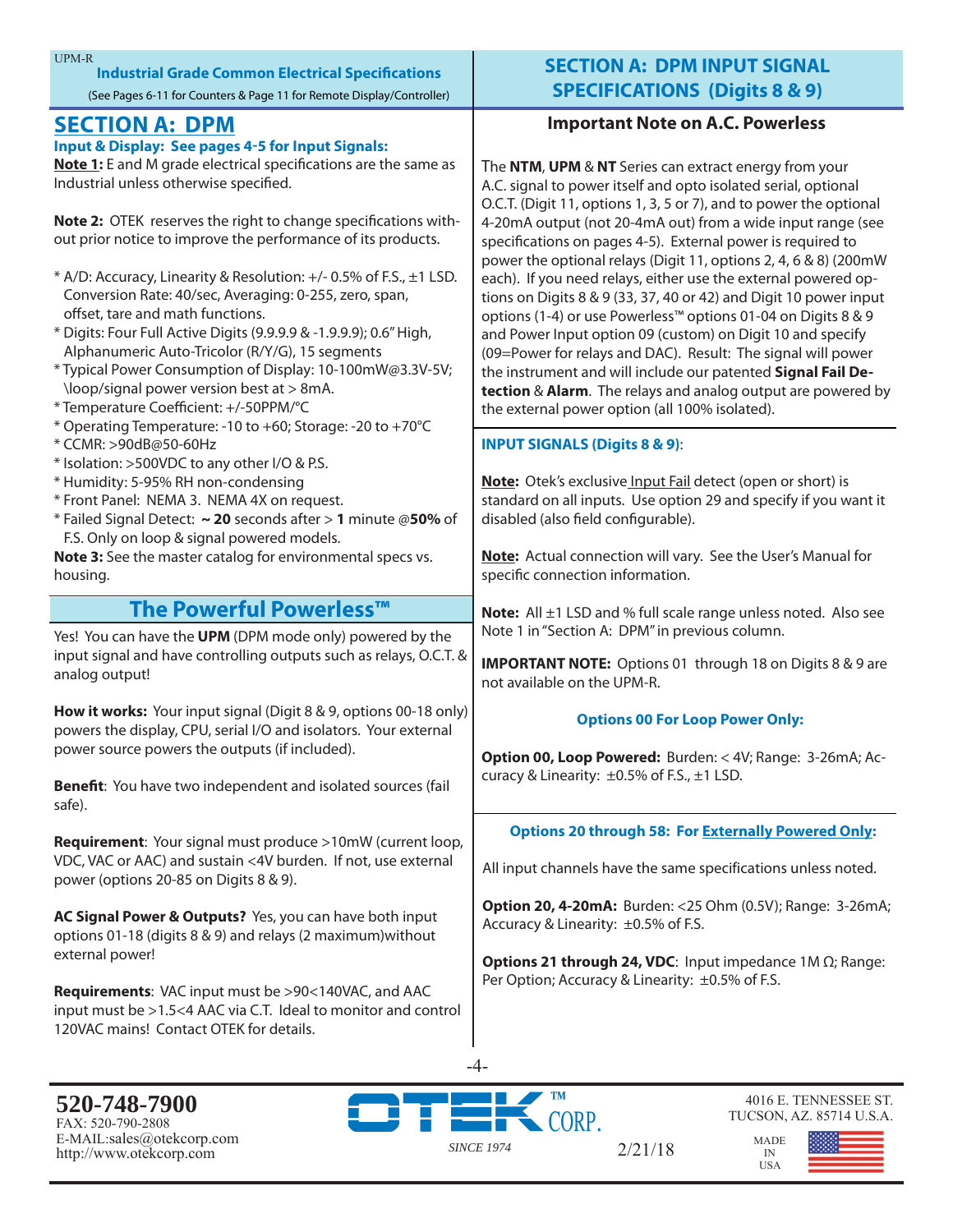#### **SECTION A: DPM INPUT SIGNAL SPECIFICATIONS (Digits 8 & 9)** UPM-R

|                                                                                                                                                                                             | SECTION A: DEMINEUT SIGNAL SEECIFICATIONS (DIGILS 0 & 9)                                                                                                                                                                                                                                      |  |
|---------------------------------------------------------------------------------------------------------------------------------------------------------------------------------------------|-----------------------------------------------------------------------------------------------------------------------------------------------------------------------------------------------------------------------------------------------------------------------------------------------|--|
| <b>Options 20 through 58: For Externally Powered Only:</b><br>(Continued)                                                                                                                   | <b>Options 20 through 58: For Externally Powered Only:</b>                                                                                                                                                                                                                                    |  |
| Options 25 & 26, mADC: Input impedance Option 25: 500;<br>Option 26: 5 $\Omega$ ; Accuracy & Linearity: $\pm 0.5\%$ of F.S.                                                                 | Option 45, Strain Gage (<1ΚΩ): Excitation: 4V; Range: 300-1K<br>$\Omega$ ; Accuracy & Linearity: $\pm 0.5\%$ of F.S.                                                                                                                                                                          |  |
| Option 27, Watts DC (1Vx1A DC): VZin: 1M Ω/AZin: 1.0Ω,                                                                                                                                      | Option 46, Strain Gage (>1ΚΩ): Excitation: 4V; Range: 1K-5K<br>$\Omega$ ; Accuracy & Linearity: $\pm 0.5\%$ of F.S.                                                                                                                                                                           |  |
| 5W; Range: 1W; Accuracy & Linearity: ±0.5% of F.S.<br>Option 28, Watts DC (1Vx1V): VZin: 1M for both inputs;<br>Range: 0-1V; Accuracy & Linearity: ±0.5% of F.S.                            | <b>Option 47 &amp; 48, RTD: 47:</b> 100 $\Omega$ (PT100); 48: 1K $\Omega$ (PT1000);<br>Range: same as RTD; Excitation: 0.5mA; Accuracy & Linearity:<br>±0.5% of F.S. 2, 3 or 4 wire RTD. For 3 wire, connect -E to -S. For<br>2 wire, also connect +E to +S. Warning: Max distance to sensor: |  |
| NOTE: Always use P.T. or C.T. with H.V. Lines (Options 30-34).                                                                                                                              | $\sim$ 300 Feet (100 M) or use our NT transmitters.                                                                                                                                                                                                                                           |  |
| Options 30 through 34: VRMS: Zin: 1MQ; Range; per op-<br>tions; Accuracy & Linearity: ±0.5% of F.S.                                                                                         | Note for Options 47-52: You can switch from °F to °C via serial<br>port or use option 29 and specify. Default: °F (uses internal<br>linearized table).                                                                                                                                        |  |
| <b>Options 35-37, Amps RMS:</b> Zin: Option 35: $2\Omega$ ; Option 36:<br>0.2 $\Omega$ ; Option 37: 0.04 $\Omega$ ; Range: Per option; Accuracy & Linear-<br>ity: ±0.5% of F.S.             | Option 50, Type "J" TC: Range: -210 to 760°C; Colors: red and<br>white; CJC: Included; Accuracy & Linearity: ±2°C of F.S.                                                                                                                                                                     |  |
| Option 38: Watts RMS (1Vx1V AC/DC): Zin: 1MΩ for both<br>inputs; Range: 1V RMS; Accuracy & Linearity: ±0.5% of F.S.                                                                         | Option 51, Type "K" TC: Range: - 270 to 1370°C; Colors: Yel-<br>low and red; CJC: Included; Accuracy & Linearity: ±2°C of F.S.                                                                                                                                                                |  |
| Option 40, Watts RMS (120VAC P.T. x5AAC C.T.): Zin: 1M for<br>V & 0.04Ω for A; Range: 0-750W; Accuracy & Linearity: ±0.5%                                                                   | Option 52, Type "T" TC: Range: -270 to 400°C; Colors: blue and<br>red; CJC: Included; Accuracy & Linearity: ±2°C of F.S.                                                                                                                                                                      |  |
| of F.S. Note: Shunt resistor (0.04 $\Omega$ ) supplied.<br>Option 41, Frequency (10KHz/5V Logic): Zin: 1M; Range:<br>30-10KHz; Accuracy & Linearity: ±0.5% of F.S.                          | Note for Thermocouples (TC): Shorting out the +/-TC input<br>terminals will display the ambient temperature of the C.J.C. at<br>the input terminals.                                                                                                                                          |  |
| Option 42, Hertz (120V, 40-100Hz): Zin: 1M; Range:<br>50-150VC/40-100Hz; Accuracy & Linearity: ±0.5% of F.S.                                                                                | Option 53, pH: Range: 0-14.00; Zin: >10 <sup>15</sup> $\Omega$ ; Temperature<br>compensation: None; Accuracy & Linearity: ±0.5% of F.S.                                                                                                                                                       |  |
| Option 43, Hertz (240V, 30-100Hz): Zin 1 M; Range:<br>100-260V/30-100Hz; Accuracy & Linearity: ±0.5% of F.S.                                                                                | <b>Option 54, ORP:</b> Range: 0-2000mV; Zin:>10 <sup>9</sup> $\Omega$ ; Accuracy &<br>Linearity: ±0.5% of F.S.                                                                                                                                                                                |  |
| Option 44, Hertz (120V, 500 Hz): Available on a Powerless<br>(90-140VAC/370-420 Hz) or external powered unit. For external<br>power, just use option 44 on Digits 8 & 9 and specify. On the | Option 55, % RH: Range: Per sensor; Input Type: 2-3 pF<br>Capacitance; Accuracy & Linearity: ±0.5% of F.S. State sensor's<br>specifications.                                                                                                                                                  |  |
| Powerless model, use option 09 (Custom) on Digit 8 & 9 and<br>specify Option #44. (requires >1 watt from input signal). For<br>240 VAC/400 Hz, use option 29 & specify.                     | Option 57, 10-50mA Range: 10 Ohms input resistance<br>Accuracy & Linearity: ±0.5% of F.S. ±1 Digit.                                                                                                                                                                                           |  |
| Zin: 1 M; Range: 50-150V/300-500Hz; Accuracy & Linearity:<br>$\pm 0.5\%$ of F.S.                                                                                                            | <b>Option 56, Resistance Range:</b> 0-10K $\Omega$ =0-100%=0-100.0; Ac-<br>curacy & Linearity: ±0.5% of F.S.                                                                                                                                                                                  |  |
| Note on Strain Gages: Specify impedance, sensitivity, range<br>and calibration. Example: 350 Ohms, 2mV/V, 10mV=0-100.0%.                                                                    | Option 58, None: Serial input only as per Digit 5 for remote/<br>display controller.                                                                                                                                                                                                          |  |
|                                                                                                                                                                                             | $-5-$                                                                                                                                                                                                                                                                                         |  |
|                                                                                                                                                                                             |                                                                                                                                                                                                                                                                                               |  |
| 520-748-7900                                                                                                                                                                                | 4016 E. TENNESSEE ST.<br>TUCSON, AZ. 85714 U.S.A.<br>TM                                                                                                                                                                                                                                       |  |

FAX: 520-790-2808 E-MAIL:sales@otekcorp.com http://www.otekcorp.com *SINCE 1974*



MADE  $\frac{IN}{USA}$ 

 $2/21/18$ 

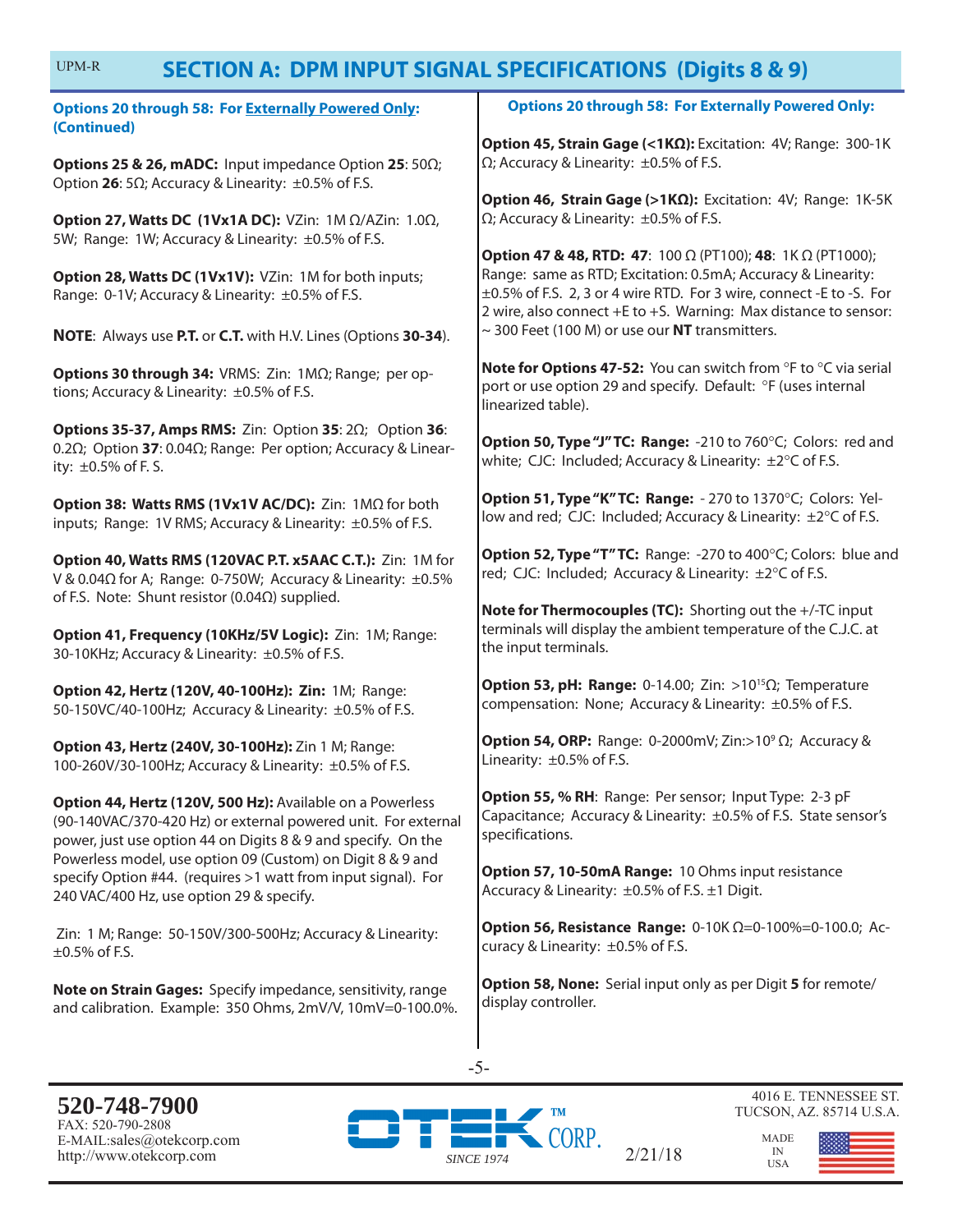# **SECTION B: COUNTERS**

| <b>B) THE UNIVERSAL COUNTER/TIMER CLOCK</b> (Digit 15, Op-<br>tions 1-9 and A-L):                                                                                                                                                                                                                                                                                                                                                                                                                                                                                               | Input and Output Terminals and How To Use Them: (Cont'd):                                                                                                                                                                                                                                                                                                                                                                                                                                                                                                       |  |
|---------------------------------------------------------------------------------------------------------------------------------------------------------------------------------------------------------------------------------------------------------------------------------------------------------------------------------------------------------------------------------------------------------------------------------------------------------------------------------------------------------------------------------------------------------------------------------|-----------------------------------------------------------------------------------------------------------------------------------------------------------------------------------------------------------------------------------------------------------------------------------------------------------------------------------------------------------------------------------------------------------------------------------------------------------------------------------------------------------------------------------------------------------------|--|
| The UPM can function as a <i>universal counter</i> : It accepts digital<br>inputs to perform over 20 functions, all of which can be selected<br>by serial input commands.                                                                                                                                                                                                                                                                                                                                                                                                       | Frequency out (Digit 15, Options 5, F, K): This pin is the F out<br>of the signal conditioner after it has been converted to 5V logic<br>levels. Minimum load=1K Ohm. Useful for F-V.                                                                                                                                                                                                                                                                                                                                                                           |  |
| Functions: Batch - Debouncer - Draw - Frequency - Integra-<br>tions - Julian Clock (RTC) - Log/Anti-Log Extractor - Period<br>- Phase Angle - Positioning - Quadrature - Range - Rate (1/F) -<br>Ratio-Square Root - Stopwatch - Time Interval - Totalizer<br>- Up/Down Counter - Up/Down Timed (Milliseconds to years!).<br>Features: Fully configurable for any listed function via serial<br>port.<br>* Same features as DPM section except it is only offered in<br>external power (Digit 10, options 1-4).<br>* Same features as NTM series except it has an Alpha-Numeric | Run/Stop (Digit 15, Option G): This pin is functionally the<br>same as "Counter Hold" except has a <1µS response time.<br>Frequency Response (No De-Bouncer): Useful for DCS/<br>SCADA/PAC interface, <1µS response time.<br>Reset (Digit 15, Option 5): This pin is used to reset the internal<br>accumulated count and has no De-Bouncer since its used in "Fre-<br>quency" counter (up/down) modes. Response time:<1µS.<br>Up/Down (Digit 15, Option 3): Leave this pin open for "UP"<br>count or "ground" it for "DOWN" count. If connected to an en-       |  |
| Tricolor Display instead of a bargraph.<br>*Multiple isolated displays (up to four) allow for complex math<br>functions/display/control of process variables such as Volts/<br>Amps/Watts/Frequency/Pressure/Flow/Volume and tempera-<br>ture, and PID or redundant control.<br>* Three angle positioning (X, Y, Z).<br>* Intelligent (HMI) moving messaging (up to 18 characters).<br>* Automatic process control (MMI) and much more.                                                                                                                                         | coder, connect "UP" into "A" and "DOWN" into "B" and "RESET" to<br>"Z" for rotary zero detect encoders.<br>Inputs/Functions (Digits 8 & 9 and 15): Conditions: If digits 8<br>& 9 have options 00 through 58, 60-68, 70-78 or 80-88, then digit<br>15 must be option "0 (None)."<br>Up/Down Counter (Option 1): (also see "Quadrature" counter)<br>A counter is a totalizer that can be enabled/disabled by several                                                                                                                                             |  |
| Input and Output Terminals and How To Use Them:<br>Note: Not to be confused with input signals for measurement.<br>Besides the regular input signal terminals, the UPM has other<br>external terminals to control its functionality. These functions<br>can be enabled via serial command or managed by the internal<br>function selected. Refer to customized user's manual.                                                                                                                                                                                                   | means such as an input (gate), a command (serial), or a result of<br>another action produced by your algorithm, such as CHA + CHB/<br>$CHC = 0$ . Therefore, start/stop counts or times on CHD, which<br>can be useful to synchronize 3 phase power lines or radiation<br>counters. If you use the F-V option, you can convert analog sig-<br>nals to digital format for higher accuracy synchronizing. Imagine<br>the possibilities limited by your algorithm!                                                                                                 |  |
| Terminals that are already dedicated and controlled externally<br>have a 5K pull up to the isolated 5VDC of its channel and only<br>accept 5V logic levels or dry contacts.<br>Borrow (only in the first stage of a string): Connect "Borrow"<br>pin to "Carry" pin of previous unit (or channel) to expand the<br>number of channels.                                                                                                                                                                                                                                          | UPM FIG 1: u/DC, Option 1<br><b>ZERO</b><br>UP/DOWN<br>0 1 2 3 4 5 6 5 4 3 2 1 0 -1 -2 -3 -2 -1 0 1 2 3 4                                                                                                                                                                                                                                                                                                                                                                                                                                                       |  |
| Carry (only in the last stage of a string): Connect "Carry" pin<br>from the first unit to the "Borrow" pin of the next unit (or chan-<br>nel) to expand the number of characters.<br>Count Hold (Digit 15, Options 5, K, L): "Grounding" this pin<br>(5K pull up) forces the counter to stop counting.<br>Display Hold (Digit 15-, Options F, K): "Grounding" this pin<br>(5K pull up) holds the display, but allows the counter to con-<br>tinue counting.                                                                                                                     | Totalizer (Counter) (Options 2 & 1A-4C): This function accu-<br>mulates the number of pulses received on Input A after Input<br>B has been taken high $(1)$ , will sum the events for as long as<br>Input B remains high and will decrement on the falling edge ( $\overline{1}$<br>) of Input B. You can switch the logic of Inputs A and B via simple<br>commands and by using the command "TOTDN" (totalizer down)<br>instead of "TOTUP" (totalizer up), you can enable any controlling<br>output/message (relay, O.C.T., DAC, color change, message, etc.). |  |
|                                                                                                                                                                                                                                                                                                                                                                                                                                                                                                                                                                                 | -6-                                                                                                                                                                                                                                                                                                                                                                                                                                                                                                                                                             |  |

**520-748-7900** FAX: 520-790-2808 E-MAIL:sales@otekcorp.com http://www.otekcorp.com *SINCE 1974*



2/21/18

4016 E. TENNESSEE ST. TUCSON, AZ. 85714 U.S.A.

MADE IN USA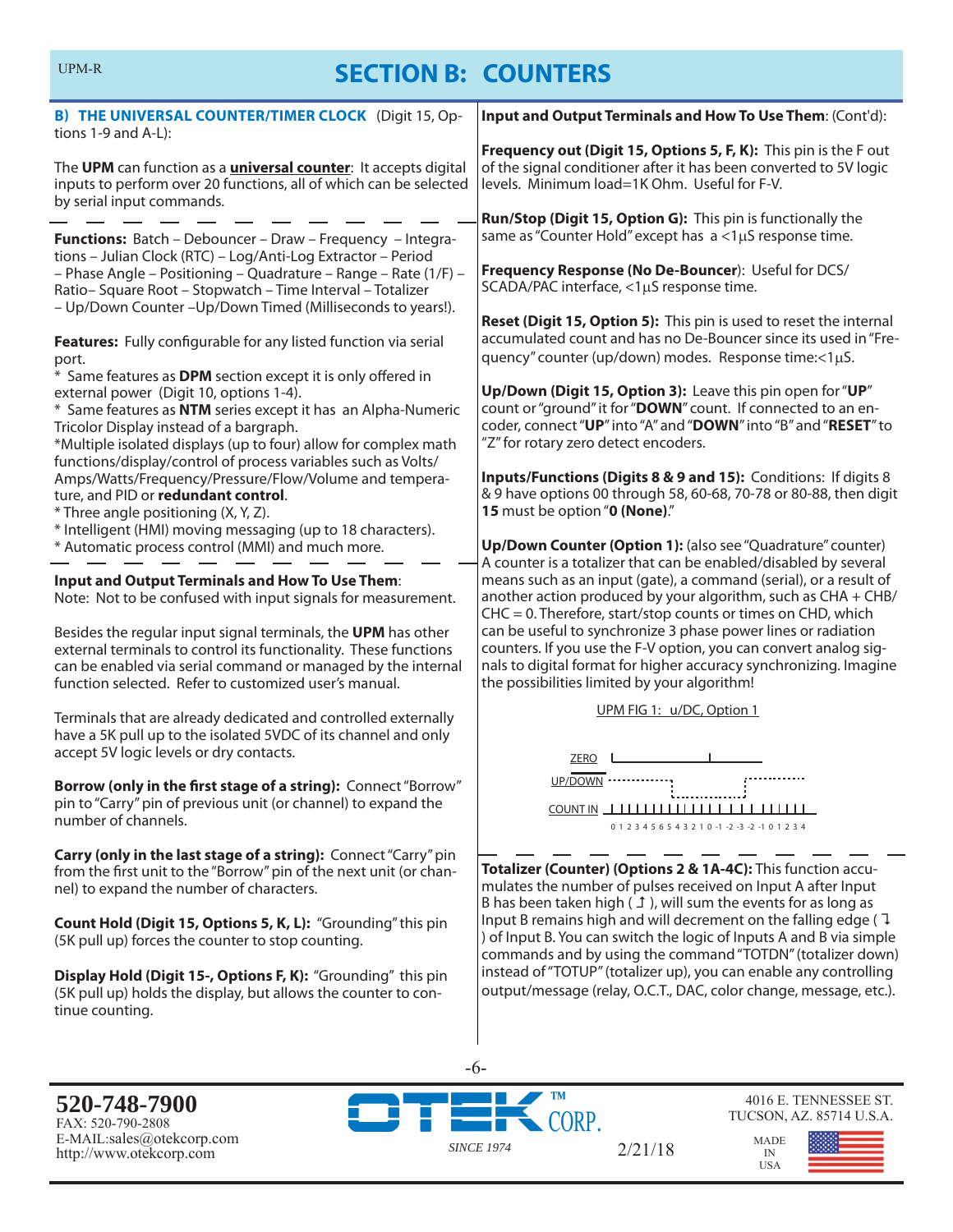# **SECTION B: COUNTERS (Continued)**

**Multiplier: (**also see "Divider") In some applications the input data needs to be multiplied to arrive at unity count such as tanker to barrels, barrels to gallons, gallons to liter, etc. Select the appropriate multiplier of your choice with up to four decimals (xxxx.yyyy).

**Divider:** (also see "Multiplier"): Some applications require counting in multiples of units such as dozens/bag, gallons/barrel, liters/cask, etc. Just select the divider number and count in desired unit of measurement (1/2, 1/56, 1/500, etc.).

**Quadrature (Option 3):** (also see "Datum Zero") This function includes inputs for Input A (count), Input B (direction), and Input Z (datum zero). When Input A rising edge  $(f)$ ) leads Input B rising edge, the **UPM** will increment its count by one (1). When Input B leads Input A, it will decrement its count by one (1). Regardless of Logic state of Inputs A or B, when Input Z transitions from Logic 0 to 1, the **UPM** will reset to zero. This is important when using rotary encoders to indicate the zero degree point. Again, the resolution of the measurement is determined by the number of pulses/rotation of your encoder and the multiplier you select. But you can display/control the process in decimal or clock (360°:60M:60S) format. Linear encoder is used for length measurements/control, rotational encoders for rotational (degrees) applications. The automatic tricolor change will warn the operator of anomalies.

The **UPM** can be forced to zero count via a serial command or an OR connection at the Z Input since it has a 10KΩ pull up to 5V (high to reset to zero, low to run). The Z (zero) pulse should be as short as possible  $(>1\mu S)$  to avoid missing a count.

# UPM FIG 3: Quad A, Option 3



**3.1 Zero Datum:** (also see "Quadrature" and "Up/Down" Counter) This single pulse/revolution is produced by rotary encoders to indicate 0° and it is used by the **UPM** to zero its display and start counting up or down in a degree fashion with degrees, minutes, second, and milliseconds of rotation determined by the resolution of your encoder. For linear measurements, use command "LIN." For rotational, use the command "ROT."

**3.1 Zero Datum:** (Continued)





**Batch (Option 4):** Use "Batch" to count or measure specific amount of product in a container. Example: gallons in a barrel, peanuts in a jar, pills in a bottle, etc.

**Batch Total:** Use "Batch Total" to add the total number of batches of a specific product. Example: barrels in a tanker, jars in a box, boxes in a skid, skids in a truck, etc.

# UPM FIG 4: Batch, Option 4

A INPUT

B INPUT .......' COUNT LIMIT

**Frequency (Option 5):** Use "Frequency" to totalize the number of pulses over a fixed measure of time. Example: 60 Hz =  $60$ cycles or pulses/second such as a household electrical line, 94.652 MHz might be the transmitting frequency of a radio broadcaster, etc. Note: "Frequency" is normally defined as events (pulses) per second (10/s, 1k/s/MHz). "Rate" is defined as events (pulses) per minute, hour, day for slow-occurring events versus a unit of time. See Rate (1/F), such as in oil rigs.

### UPM FIG 5: Frequency, Option 5

| <b>INPUT</b>   | 11111<br><b>TITI</b><br>$\Box$ |
|----------------|--------------------------------|
| 1 HZ GATE TIME |                                |
|                | ACTAN<br>LEW LEWIS             |

 $2/21/18$  IN

**520-748-7900** FAX: 520-790-2808 E-MAIL:sales@otekcorp.com http://www.otekcorp.com *SINCE 1974*



-7-

4016 E. TENNESSEE ST. TUCSON, AZ. 85714 U.S.A.

> MADE IN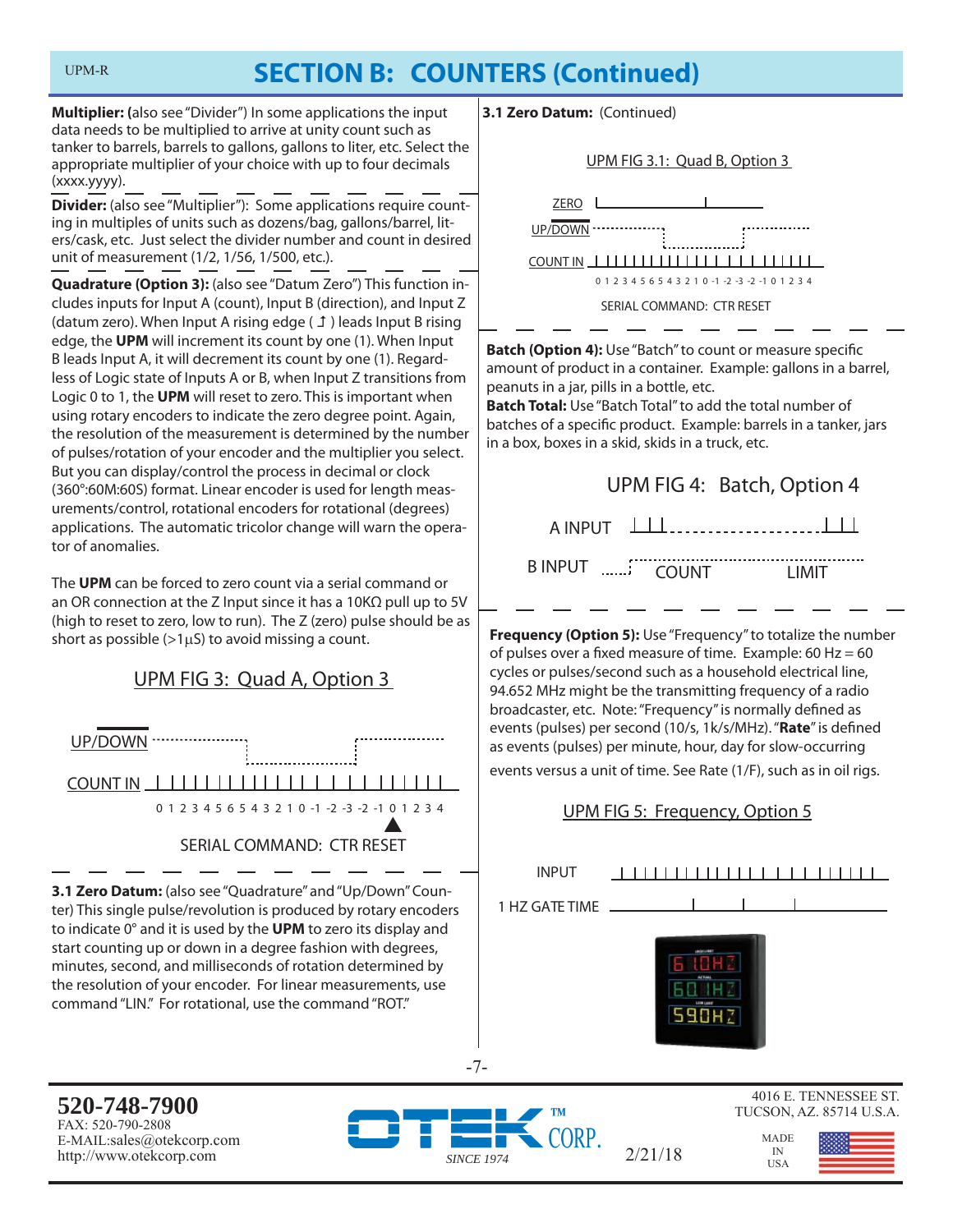# **SECTION B: COUNTERS (Continued)**

**5.1 De-bouncer/Filter**: **UPM**'s Debouncer (Filter) function is useful when the input signal is from relay contacts that "bounce" or are of an AC nature. Select a "debouncer" time base that covers the worst case condition of the bouncing signal. Relays typically have a bouncing time of 5–20mS, so a time base >25mS will be safe to use. However, if the switching (on-off) speed of the relay is <30mS, you should not use a time base greater than 25mS. The best time base would be approximately >15 and <20mS. This is also useful for AC power lines (>18mS for 60 Hz, >22mS for 50 Hz, or >3mS for 400 Hz power lines).

UPM FIG 5.1: De-Bounce, Option 5





**5.2 Burst:** There are applications where it is desirable to measure the "burst" of a frequency input and ignore the base frequency. In this case, select a gate time > the minimum (maximum normal) burst frequency. Example: Normal: < 1 kHz, burst > 1.5 kHz < 20 kHz. Select a gate of 1.4 mS. The **UPM** will only display the burst's frequency of approximately 3.2 kHz. Want to count the number of bursts? Enable the counter function and the **UPM** will display the number of bursts since last reset.

### UPM FIG 5.2: Burst, Option 5

| $<$ 1 $k$ HZ $>$ 1.5K HZ |  | <1KH7                           | $>1.5$ K HZ |
|--------------------------|--|---------------------------------|-------------|
| A INPUT                  |  | <b>THILITIONAL MANAWAYANTUR</b> |             |
| ACTUAL COUNT             |  | 1525                            | 2174        |

**Period (Option 6):** Use "**Period**" to measure/control the duration (width) of a signal transition from Logic 0 to Logic 1 (low -> high). Its measurement resolution is determined by the gate time selected (10 μS to 10 sec.). Again, you can use the math functions to meet your algorithm needs such as CHA + CHB, CHA – CHB, CHC x CHD, CHC/CHB/√, etc.

**RADs (Option 7):** Also known as units of radiation (radiation absorption dose) or "grey" units in SI. Radiation transmitters/ sensors produce either analog output (4-20mA) or pulses. If pulses per "grey," you can accumulate (totalize) the number of pulses over a period of time. If analog, you can integrate logarithmically the total "dose." See integrator.

**REMs (Option 8):** A.K.A. Si (Sievert). Radiation detectors/transmitters produce either a pulse per unit of radiation (~0.01 Sievert) or analog signal (usually mV or 4-20mA). In either case, the **UPM** accepts both signals and if pulsed, it totalized the number of pulses received. If analog, it uses the integration function, along with the log or anti-log (contracting or expanding) for the reading and gives you the accurate rate (dose) of accumulated radiation in an area.

**Custom (Option 9):** Contact OTEK for your custom algorithm/ application. Typical custom design that replaces F, F & F obsolete 20mA C.L. (teletype) input 1960's technology with the **UPM-R**.

> (UPM-R) 1.5x5" Case



**Up/Down Timer (Option A):** Just like the Up/Down Counter (Option 1), but instead of using external pulses to count, the **UPM** uses its internal programmable time base to increment/ subtract its count. Default is one (1) second, range is 1  $\mu$ s to 10 seconds.

**Time :** There are three (3) times: **time interval** (Option B), **elapsed time** (Option C) and **range time** (Option D).

**520-748-7900** FAX: 520-790-2808 E-MAIL:sales@otekcorp.com http://www.otekcorp.com *SINCE 1974*



-8-

#### 4016 E. TENNESSEE ST. TUCSON, AZ. 85714 U.S.A.

IN

2/21/18

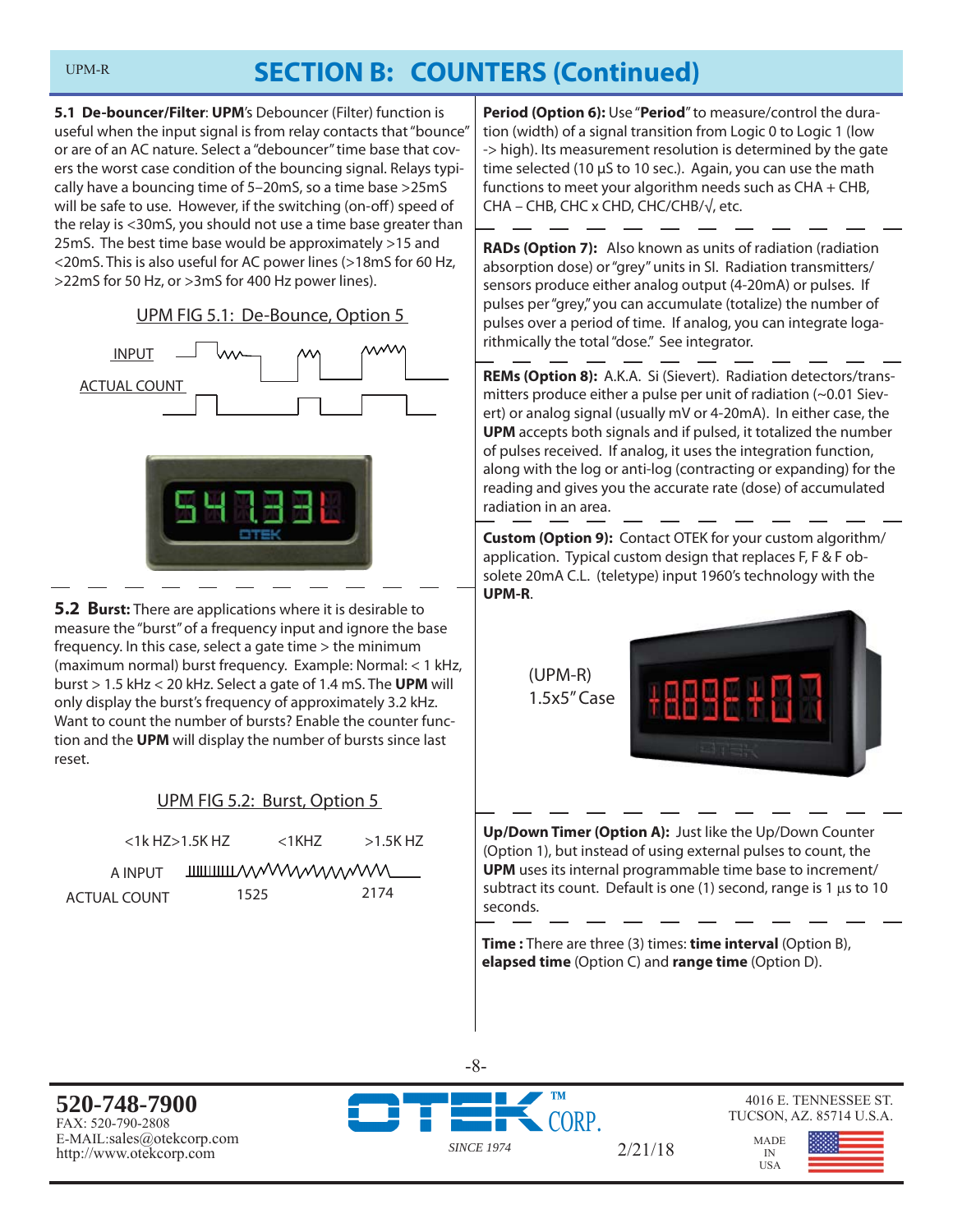# **SECTION B: COUNTERS (Continued)**

**Elapsed** time means time that has occurred from the starting point and range time means estimated time to end of task (if all conditions remain as they are). Elapsed time requires a time base selection, a "Start" pulse and an "End" pulse, both rising edge (positive Logic). Range time requires a time base selection (mS to seconds), a reference input signal (events/time base), and a "Total" goal or destination value.

**Note**: You can enable/disable the up/down function via serial command.

Example: Assume you want to know how long it will take to fill a tanker, whose capacity is 164,000 barrels, at a present rate of 3450 barrels/hr. However, if the rate varies to 2945 or 3649/hr, how long will it take in seconds, minutes, hours, or days? The **UPM** will automatically update its display and serial output as well as its analog output (for PID control) to inform you of the calculated end of process. All math functions are available for you to automatically select multipliers, dividers, or external variables as required. Also, you can use the V-F input option to convert analog inputs (4-20 mA, 1-5 V, etc.) to events for the range time algorithm. If you have a mileage "Range" indicator in your car, the **UPM**'s **range** function works the same.



**Time Interval (Option B, continued):** This measures the time interval between two (2) inputs A and B and starts on the rising edge ( $\perp$ ) of Input A and stops on the rising edge ( $\perp$ ) of Input B. Alternatively, you can select the falling edge  $(1)$  or start with Input B and select your time base (μS to seconds) and any actions to occur (relay, O.C.T, display change, math functions, average, etc.). If you use a "Gate Time" function, you can display/control the average of all the pulse widths that occurred during the gating time.



**Elapsed Time (Option C ):** Depending on the model selected (number of characters/digits), you can display/control events in days, hours, minutes, seconds, mS, and μS (D:365, H:24, M:60, S:60, μS:000,000 for a 15 digit model(s) or 5 digits for the smallest package (-L). Use the relays, O.C.T. or analog output to control your process by setting limits/alarms (usually 00:00:00).



**Range (Option D):** This function is extremely useful in determining how long (range) the asset your have (fuel, beans, water, etc.,) will last you if you maintain the present usage at the present rate. It's no different than a retiree wishing that his money will outlast him, or wondering if you have enough gas to get to the next gas station or calculating whether the rods in a reactor will last until the next "load" arrives. All you need to do is enter the value of "In Stock," and the **UPM** will use prior (if programmed into the memory) information to determine the range. You can also enter the rate/unit (unit=time, events, etc.) and the **UPM** will calculate the range.

Contact sales@otekcorp.com with information on your transducer. You'll need to provide data such as:

- 1) Existing fuel intake
- 2) Fuel used (if not full)
- 3) Present consumption/time

The **UPM** will calculate the range based on actual use of fuel per unit of time or events.



-9-

**520-748-7900** FAX: 520-790-2808 E-MAIL:sales@otekcorp.com http://www.otekcorp.com *SINCE 1974*



 $2/21/18$ 



4016 E. TENNESSEE ST. TUCSON, AZ. 85714 U.S.A.

> MADE IN<br>USA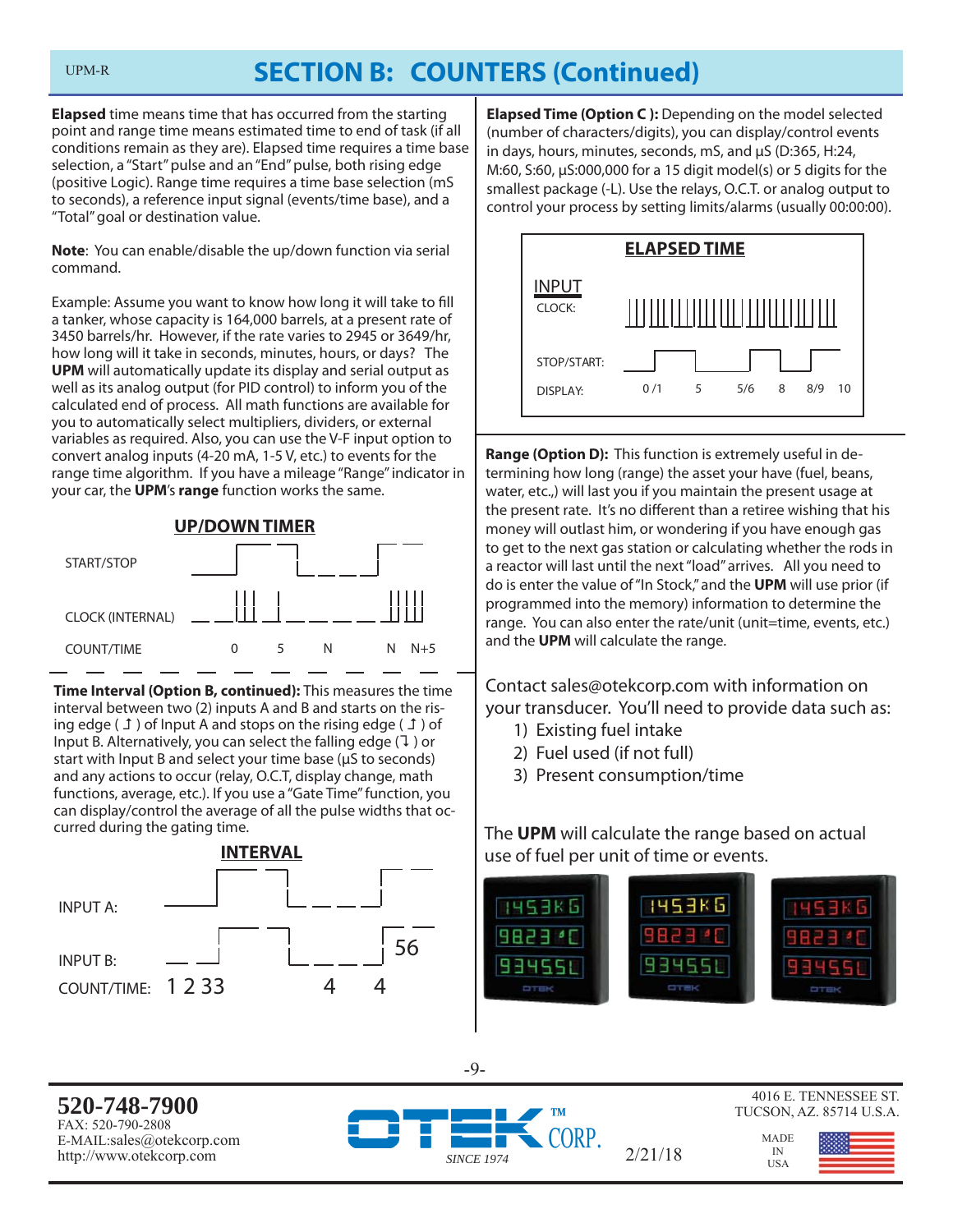# **SECTION B: COUNTERS (Continued)**

**Julian Clock {RTC} (Option E):** Use "Julian Clock (RTC)" to indicate time, date, and year and control any loads via the four relays or analog output (4-20 mA) of any channel. Four and five digit models alternate the display as follows:

 2014 (year) \*\*12 (mo.) \*\*27 (date) 10:15 or 20:15 (hrs and min) 45.07 (sec and mS)

or

 2014 (year) \*159 (day) \*\*27 (date) 10:15 or 20:15 (hrs and min) 45.07 (sec and mS)

or month, date, year, time or time, data, month, year. Place any callout in any order and use "\*" to indicate dead space. Enable/disable any on-off (Relay/O.C.T.) at any specific time/date/year or analog output to any value.

Example 1: K1ON 2015\*\*08 \*\*15 07:15; K1OF 2015\*\*09 \*\*01 \*9:30; Turns on Relay K1 on August 15th at 7:15 a.m.; turns Relay K1 off on September 1st at 9:30 a.m. in year 2015.

Example 2:

2015 (year)\*AN1 \*4.00 (mA) \*\*10 (month) \*\*19 (date) 23:59 (time)

2015 (year)\*AN1 \*8.50 (mA) \*\*10 (month) \*\*20 (date) 05:30 (time)

2015 (year) \*AN112.00 (mA) \*\*10 (month) \*\*20 (date) 09:30 (time)

2015 (year) \*AN116.00 (mA) \*\*10 (month) \*\*20 (date) 12:30 (time) 2015 (year)\*AN1 20.00 (mA) \*\*10 (month) \*\*21 (date) 2400 (time)

Turns analog out to 4.0 mA on October 19th of 2015 at 23:59 (11:59 p.m.), holds it at 4 mA, then switches its outputs to 8.50 mA on the 20th of October at 5:30 a.m., then to 12.00 mA on October 20th at 9:30 a.m., then to 16.00 mA on the 20th of October at 12:30 p.m., then to 20.00 mA on October 21st of 2015 at 12 midnight (2400 hours).

**Date/Time:** You can make your own format to suit your country's needs. Just identify the label and sequence in moving message. You can control any and all four Relays and DAC per channel at will. Default format: U.S. standard: month – date – year – hour – minute – second. Note: Models with 12+ characters (-4) are best suited for calendar-controlled functions.

**Rate (Option F):** (also see "Frequency) Rate is used for slow occurring events such as strokes/minutes, GPM, LPM, barrels/day, etc. instead of fast occurring events which are measure in Hertz (usually seconds) such as radio frequencies or power lines.

**F.1 Digital Mode Rate:** Rate uses the 1/F formula to arrive at the rate per unit of time by counting the number of events that occur within the time base used. If you want to measure/ control the process that produces approximately 1/second, use the 1 or 10 second time base. This will give you a reading of approximately 60 EPM (events/minute) or 3600/hr with fractions of an event (3600.3), if required. This is commonly used in oil rigs to measure the barrels/day produced without using a flow meter.

**F.2 Analog Mode Rate:** If your process produces an analog signal such as 4-20 mA, 1-5 mA, 1-5 V, 0-10V or other, you can use our option 1C, 2C, 3C or 4C (voltage to frequency) to convert/scale the analog to digital form and follow the example noted in Digit Mode Rate C.1. Rate is used to calculate/display the frequency of slow occurring events in a short period of time (seconds) without having to wait minutes, hours, or days to find their frequencies. All you need to do is select the time base (gate) in 0.1, 1, or 10 seconds and multiplier (60 [M], 3600 [H], 86900 [D]) to determine the unit of time.

Contact us at: sales@otekcorp.com.

**Ratio (Option G):** Ratio is the ratio of two (2) signals (A/B) to determine their positive (greater) or negative (smaller) frequency vs. each other. Normally, it is used to synchronize their zero crossings such as in power lines (synchroscopes), other matching frequency applications (radio broadcasts), or conveyor speed synchronization. Using the **UPM** analog output as proportionally controlled by the output of the "Ratio" function can automatically synchronize the objects similar to PID.

**Phase Angle (Option H):** (needs 2+ inputs) It measures the phase relationship between any two inputs and its value is displayed in degrees (0:00:00 to 360:00:00) formatted DDD:MM:SEC.000 (degrees, minutes, seconds, and milliseconds of rotation). Best with 6 digit models.

**Draw (Option J):** Use "Draw" to measure/control two variables that should maintain identical amounts, speed, velocity, etc. Draw =  $A/B - 1$  is same as "Ratio," but 1 unit is subtracted from it to give you a zero display (differential) when their ratio is 1:1. Example: Two conveyors should be travelling at the same speed/tension/level and the UPM will display the differential between them.

**V-F {Voltage to Frequency Converter} (Option K) :** The **UPM** series offers an optional high accuracy and resolution V-F (also F-V) Converter capable of converting a 0-1 V signal (or 4-20mA and others on request) to 0-100 kHz giving you a 0.00001V ( $10\mu$ V) resolution (+/-0.000001% of full scale). When you use this option, converting pressure to flow and/or volume using the  $\sqrt{ }$  function becomes a very economical and accurate alternative to old techniques.

**520-748-7900** FAX: 520-790-2808 E-MAIL:sales@otekcorp.com http://www.otekcorp.com *SINCE 1974*



-10-

4016 E. TENNESSEE ST. TUCSON, AZ. 85714 U.S.A.

MADE IN USA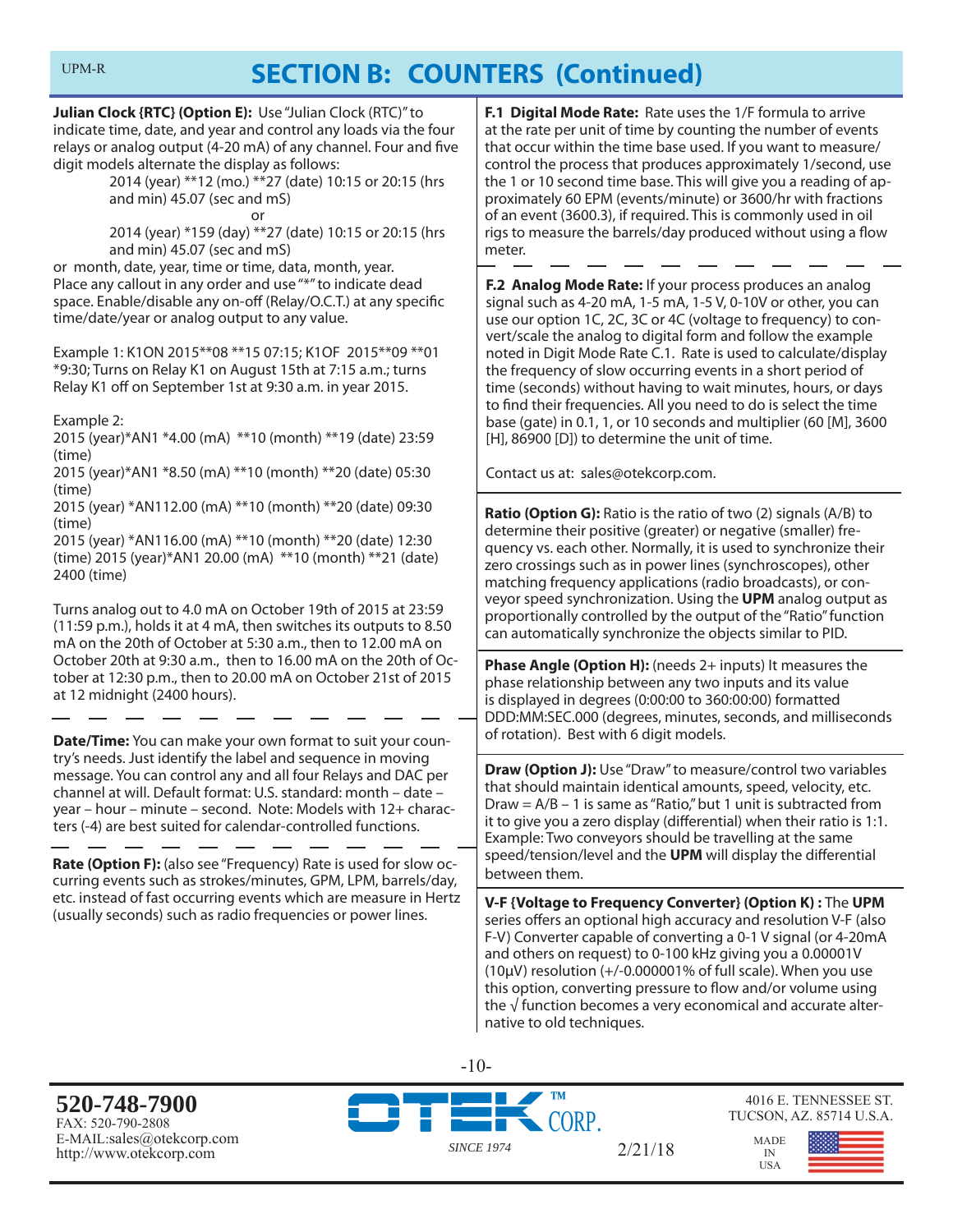#### **SECTION B: COUNTERS (Continued)**  UPM-R

**Integrations (Option L):** Use "Integration" to integrate, accumulate or totalize events (pulses) over an open period of time (seconds, minutes, hours, days). Also see "Totalizer," "Event Counter," "REM Counter," Logarithmic," "Anti-Log," and "Volume." Using our V-F (voltage to frequency counter) option, you can convert analog signals to frequency, such as pressure to flow and volume using our "Square Root" extractor function. Examples: TBW

**L.1 Square Root:** This standard feature of the **UPM** allows you to convert the differential pressure from a pressure transmitter to instantaneous flow, and if you enable the integrator mode, to accumulate (per unit of time) the flow into volume.

# **SECTION C: REMOTE DISPLAYS**

### **C) REMOTE DISPLAYS (Digits 8 & 9, option 58)**

As a remote (serial input) display/controller, the **UPM** has no analog or digital inputs enabled or tested, but it can have On-Off Control (Digit 11) and/or Analog Outputs (Digit 12). This will allow you to control your process with your own commands/ algorithm and simultaneously display an intelligent message to the operator (HMI/MMI). Imagine the possibilities!

# **SECTION D: CONTROLLERS**

### **D) CONTROLLER:**

 It can function as a **controller:** It includes an isolated optional analog output (4-20mA) that is internally powered and capable of driving up to 1K Ohm loads. The SPDT relays (4/channel) are capable of driving up to one (1) Amp at 120VAC/30VDC resistive loads. 300V MOVS are included. The open collector transistors (O.C.T.) are isolated from the signal and power inputs and can drive up to 30mA@30VDC/VCE, such as S.S.R.

# **CUSTOMS**

Class 1E (Nuclear Safety), Military (to specific MIL-Specs) and industrial grades are available. We have been supplying our armed forces, and the aerospace and nuclear industries for over 30 years.

# **SECTION E: OTHER USES**

### **E. OTHER USES:**

E.1 It can function as a **scientific meter**: It performs math functions  $(+, -, x, \div, \sqrt{x})$ , X-Y tables, polynomials, range, log-antilog with exponential (ideal for RAD/REM a.k.a. Gy/SV).

E.2 It can function as a **smart message center**: We use ultra-efficient 15 segment automatic tricolor (R/Y/G) LEDs for full alphanumeric display. Number of characters vary with model. Serial I/O includes isolated USB, RS485 or Ethernet.



E3. It can function as a **data logger (paperless recorder):** Some models include an optional removable 32GB μSD memory card for data storage and it is configurable to meet your needs via simple commands. Standard factory configuration is when any limit is reached and include the units I.D. number, name, run time stamp, limit data and message.

E.4 **ABOUT ISOLATION**: All models in the OTEK **New Technology** series include 100% isolation (>500VDC) between **ALL** I/O, including serial I/O, power input, control outputs (relays and O.C.T.), analog outputs and signal (analog or digital) inputs. The **UPM-F** is "display only" and has no outputs.

# **CONCLUSION**

### **CONCLUSION:**

As you can see, the **UPM** is truly the **U**niversal **P**anel **M**eter you have been waiting for. All the listed functions (and more) are included and found in the User's Manual, making the **UPM** a versatile microcomputer with controlling capabilities superior to a **PLC** and inferior to it in cost and size. You can use it to perform most any task. If not, contact us to solve the problem together.

Use Note: Remember the **UPM's** recording capabilities with its exclusive 32 GB memory capacity. That can save you lots of headaches.

 $2/21/18$ 

-11-

**520-748-7900** FAX: 520-790-2808 E-MAIL:sales@otekcorp.com http://www.otekcorp.com *SINCE 1974*



4016 E. TENNESSEE ST. TUCSON, AZ. 85714 U.S.A.

> MADE IN<br>USA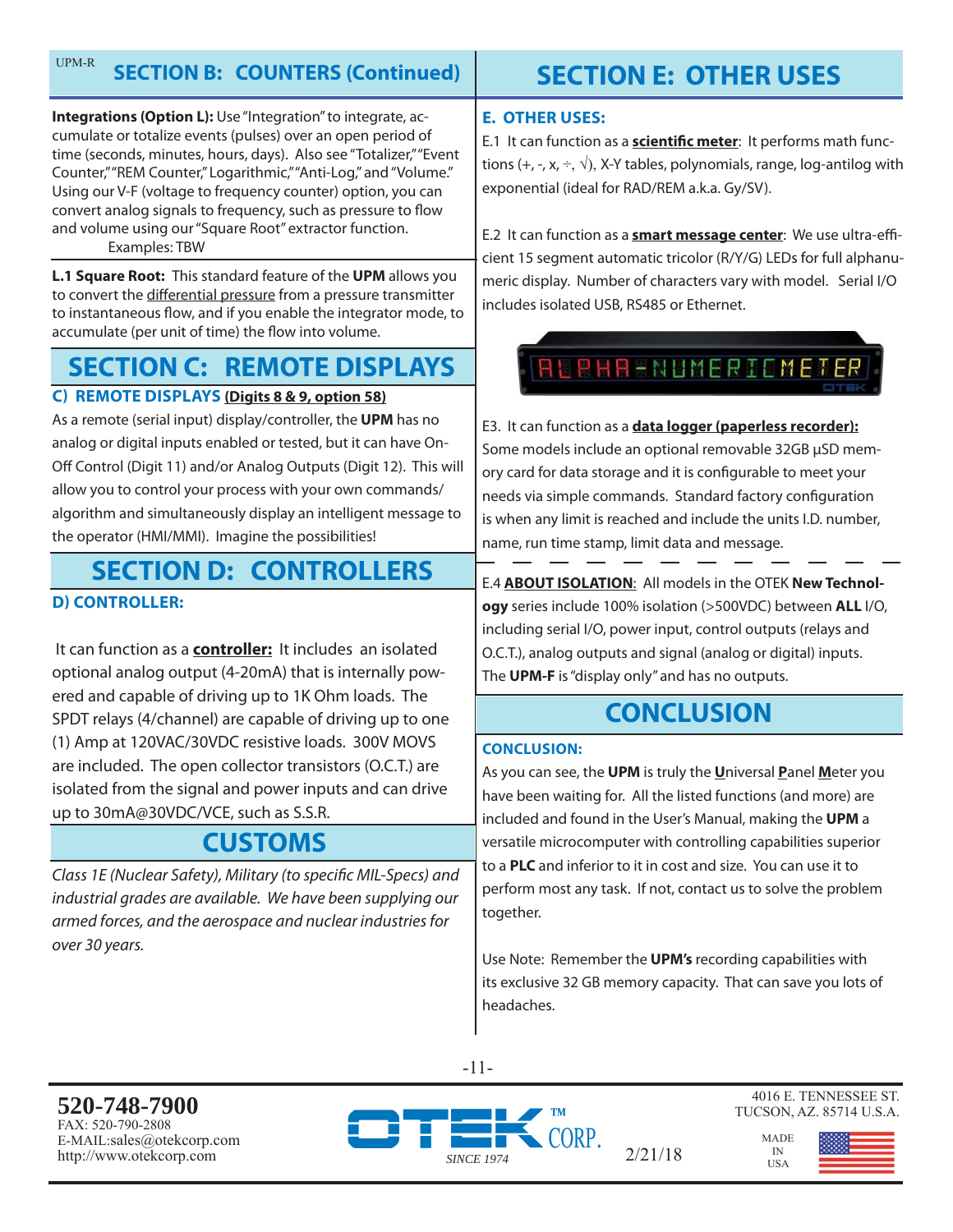# **UPM-R ORDERING INFORMATION 2/21/18**



**520-748-7900** FAX: 520-790-2808 E-MAIL:sales@otekcorp.com http://www.otekcorp.com *SINCE 1974*

2/21/18

**TM** CORP.



4016 E. TENNESSEE ST.